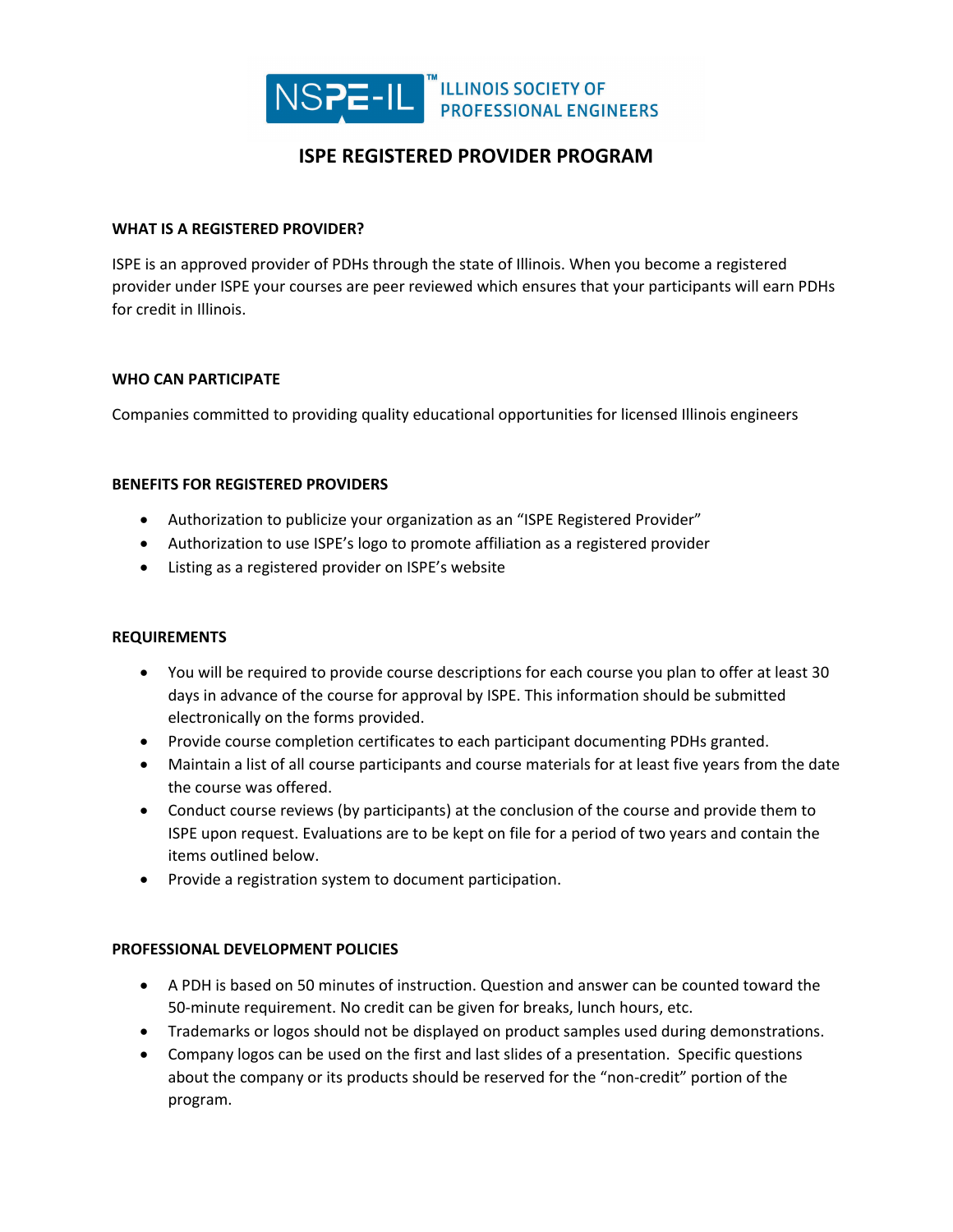• Registered providers are expected to provide quality educational opportunities relevant to design and construction issues and delivered in an appropriate learning environment.

## **FEES**

- The annual fee is \$1000 for up to 10 courses. An additional fee of \$100 will be charged for each additional 10 courses (or any portion thereof) reviewed by ISPE.
- Fees may be paid by check to Illinois Society of Professional Engineers, 100 E. Washington St., Springfield, IL 62701 of by credit card. We accept both Visa, MasterCard and American Express. A printed copy of your provider application form should accompany payment.

# **HOW TO APPLY**

- Complete the electronic application and submit it by email to [info@illinoisengineer.com.](mailto:info@illinoisengineer.com)
- When ready to request approval for specific courses the course summaries should also to be completed electronically and emailed to [info@illinoisengineer.com.](mailto:info@illinoisengineer.com)

#### **PDH CERTIFICATE OF COMPLETION**

Certificates of completion are to be provided by the registered provider and must include the following information:

- Name of ISPE Registered Provider
- Program Title
- Date of Presentation
- Start and End Time
- Location of Presentation
- Name of Presenter
- PDHs Awarded
- Registered Provider Logo

#### **PROFESSIONAL DEVELOPMENT EVALUATION FORM REQUIREMENTS**

Registered Providers must provide course evaluations from all course participants to ISPE upon request. Registered providers should maintain these evaluations for a period of two years from the date the course was presented. The form should include:

- Name of ISPE Registered Provider
- Program Title